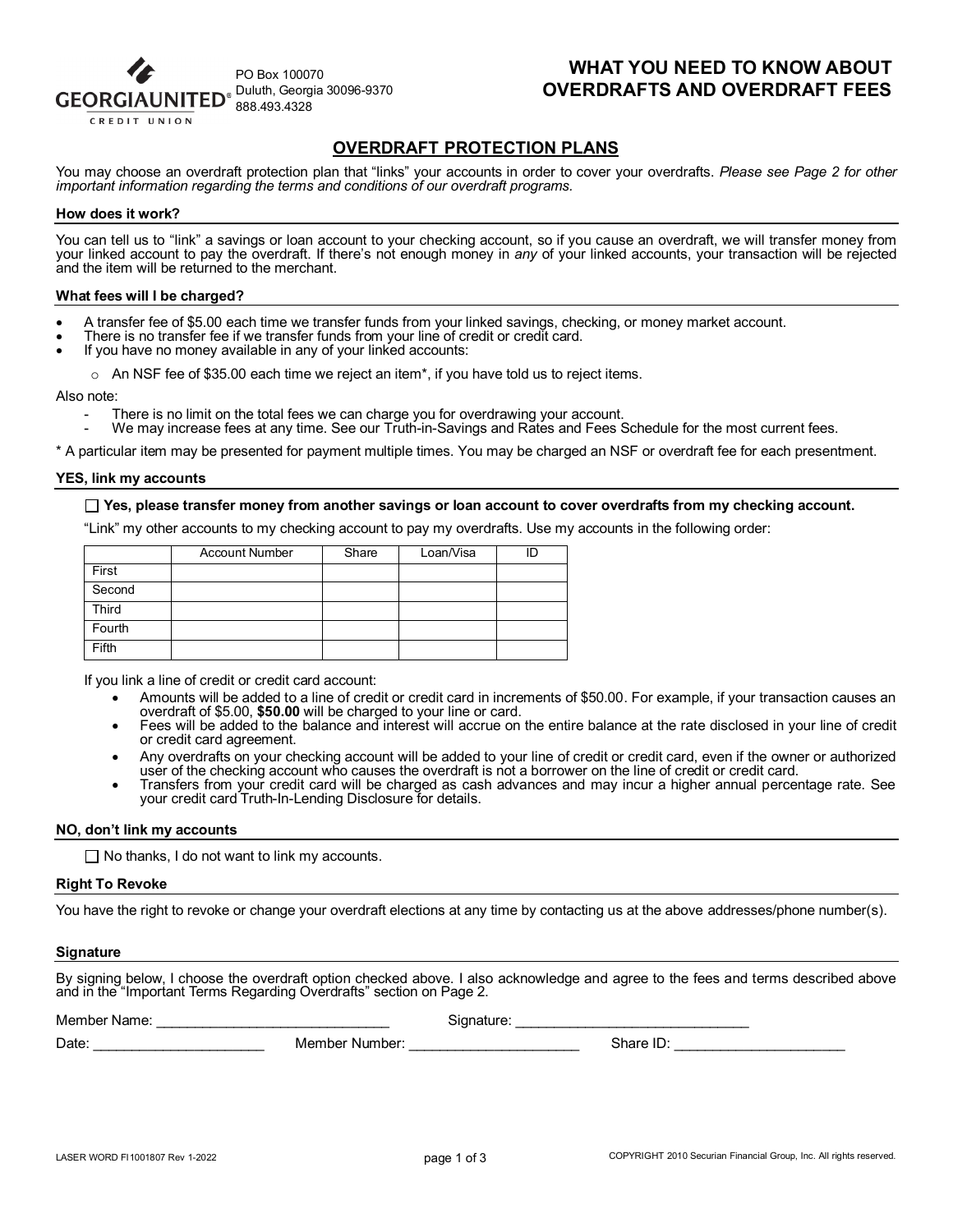## **IMPORTANT TERMS REGARDING OVERDRAFTS**

The following terms apply when overdrafts occur on your accounts. This document is incorporated into your Membership and Account Agreement as if fully set forth therein. If the terms of this document are in conflict with terms described in your Membership and Account Agreement, the terms of this document will control. By using your checking account, you agree to the following.

## **Understanding Your Obligations Regarding Overdrafts**

- We use available balance to determine whether you incur overdrafts and associated fees.
- The law permits us to pay items drawn on your account in any order, even if the order in which we pay items causes an overdraft. We may honor any item or instruction even if it creates an overdraft or negative balance in your account or if it violates any minimum balance requirement or other requirements of the account, in which case you agree to pay all fees, penalties or other charges imposed on you as well as costs incurred by us. We may return as unpaid any item drawn on a form we do not provide or approve, and you are responsible for any loss we incur on such item. The Membership and Account Agreement provides further details in the section titled "How Transactions are Posted to your Account".
- Online postings and transactions are not made, and balance information is not updated, in real time or instantaneously.
- Any item or transaction may be presented multiple times when it has been returned unpaid for any reason and we have no control over this. Each presentment may be charged a separate overdraft or NSF fee even if it is on the same item.
- Preauthorization holds for debt card transactions placed on sufficient available funds do not guarantee that an overdraft or NSF item will not occur. Transactions may occur after the preauthorization hold that reduces the balance before the final debit card transaction posts to the account (i.e., a previously written check may clear). In such case, you may be charged an overdraft or NSF fee.
- Having the ability to overdraw, even if you have overdraft protection, does not relieve you of your duty to make sure you have enough money in your account to cover your transactions.
- Excessive or repeated overdrafts can lead to suspension or termination of your checking account.
- It is your responsibility to monitor and balance your accounts. You are responsible for any overdrafts caused by you or any joint owner on your account.
- We do not have to notify you if your account does not have enough money to cover drafts, fees or other posted items.
- We may not pay your overdrafts if you are not in good standing with us. Good standing means:
	- You are age 18 or over
	- $\circ$  You keep or bring the account to a positive balance at least once every thirty (30) days
	- o You are current on all loans and obligations
	- o You have no past charge-offs that have not been fully recovered
	- $\circ$  There are no tax levies, garnishments, or other legal action against your account(s)
- We reserve the right to change fees, change programs, or discontinue programs at any time.

NOTE: We have the right to refuse to pay any overdraft in any given situation for any reason. When you tell us how you want overdrafts paid, you are telling us your preference. It does not mean that overdrafts will automatically be paid. You must repay all overdraft amounts.

## **Understanding your "available balance" versus "actual balance"**

Your checking account has two kinds of balances: an "actual balance", and an "available balance". Both balances will change with any given check, debit card, or other transaction as you use your checking account.

## **What is "actual balance"?**

Your "actual balance" is the actual amount of money in your account at any given moment in time. It may be referred to on your statement as "current balance" or simply "balance". It reflects items that have been fully processed and actually posted to your account but not transactions that are still processing or "pending". Some people say these transactions "have cleared my account".

## **What is "available balance"?**

Your "available balance" is usually a different number than your "actual balance". Your "available balance" is the portion of your actual balance that is available for immediate withdrawal or to pay other debit items; it takes into account standard funds availability holds under our Funds Availability Policy, as well as any pending debits and credits we have received but not yet posted to your account (for example, preauthorized debit card transactions, pending checks, transfers, withdrawals, or other holds on your account). Items still in process or on hold may be referred to as "pending" on your online banking. The available balance changes throughout the day as transactions occur.

**Available balance is the amount of money you have in your account that is available for you to use without incurring an overdraft fee.** This is the number you should use when determining whether any of your items or transactions will cause you to overdraw your account.